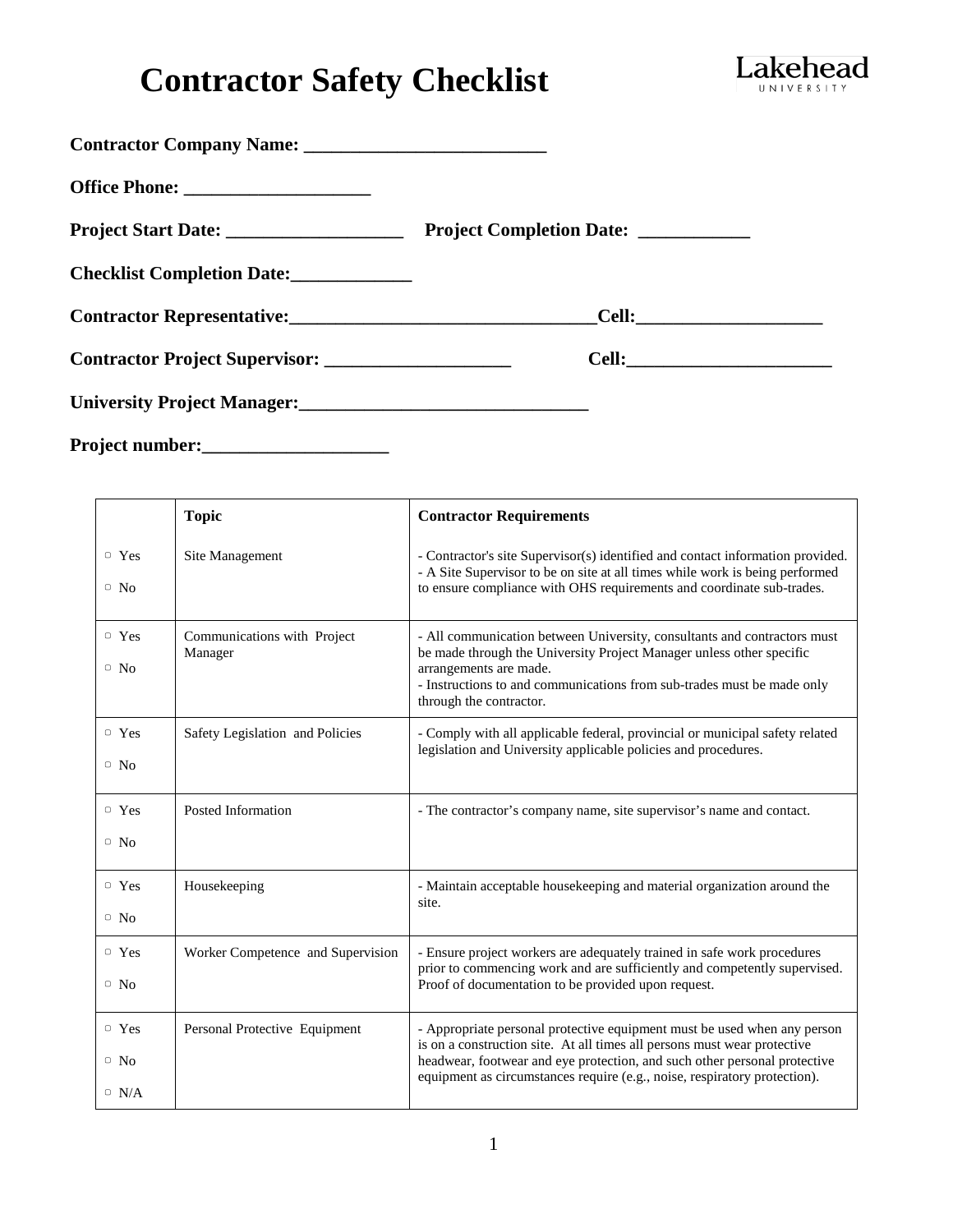## **Contractor Safety Checklist**



| $\Box$ Yes<br>$\circ$ No<br>$\circ$ N/A | <b>Contractor Equipment</b> | - All equipment on site must be maintained in a safe operating condition.<br>University reserves the right to require the removal from the work site of<br>any faulty, unsafe or substandard equipment. - Only competent, and where<br>required by law, certified workers may operate tools and equipment. |
|-----------------------------------------|-----------------------------|------------------------------------------------------------------------------------------------------------------------------------------------------------------------------------------------------------------------------------------------------------------------------------------------------------|
| $\Box$ Yes<br>$\circ$ No<br>$\circ$ N/A | Barricades/Hoarding         | - Adequate barricades and hoarding must be provided around all excavations<br>and other construction activities.                                                                                                                                                                                           |
| $\circ$ Yes<br>$\circ$ No               | Smoking                     | - Smoking is not permitted within any University building OR on University<br>grounds. Except in designated areas.                                                                                                                                                                                         |

### **Permits** (where applicable, University policies to be provided to Contractor)

| $\Box$ Yes  | <b>Hot Work</b> | -Comply with Lakehead University Hot Work Permit Policy |
|-------------|-----------------|---------------------------------------------------------|
| $\circ$ No  |                 |                                                         |
| $\circ$ N/A |                 |                                                         |
| $\Box$ Yes  | Lock Out        | -Comply with Lakehead University Lock Out Policy        |
| $\circ$ No  |                 |                                                         |
| $\circ$ N/A |                 |                                                         |

### **Safe Work Procedures**

| $\Box$ Yes<br>$\circ$ No | Asbestos         | Asbestos within work area to be identified. Asbestos may be present outside<br>work Asbestos area. Comply with University Asbestos Management<br>Program. |
|--------------------------|------------------|-----------------------------------------------------------------------------------------------------------------------------------------------------------|
| $\circ$ N/A              |                  |                                                                                                                                                           |
| $\circ$ Yes              | <b>Chemicals</b> | Comply with TDG/WHMIS requirements. Chemicals Copies of MSDS<br>must be available on site.                                                                |
| $\circ$ No               |                  |                                                                                                                                                           |
| $\circ$ N/A              |                  |                                                                                                                                                           |